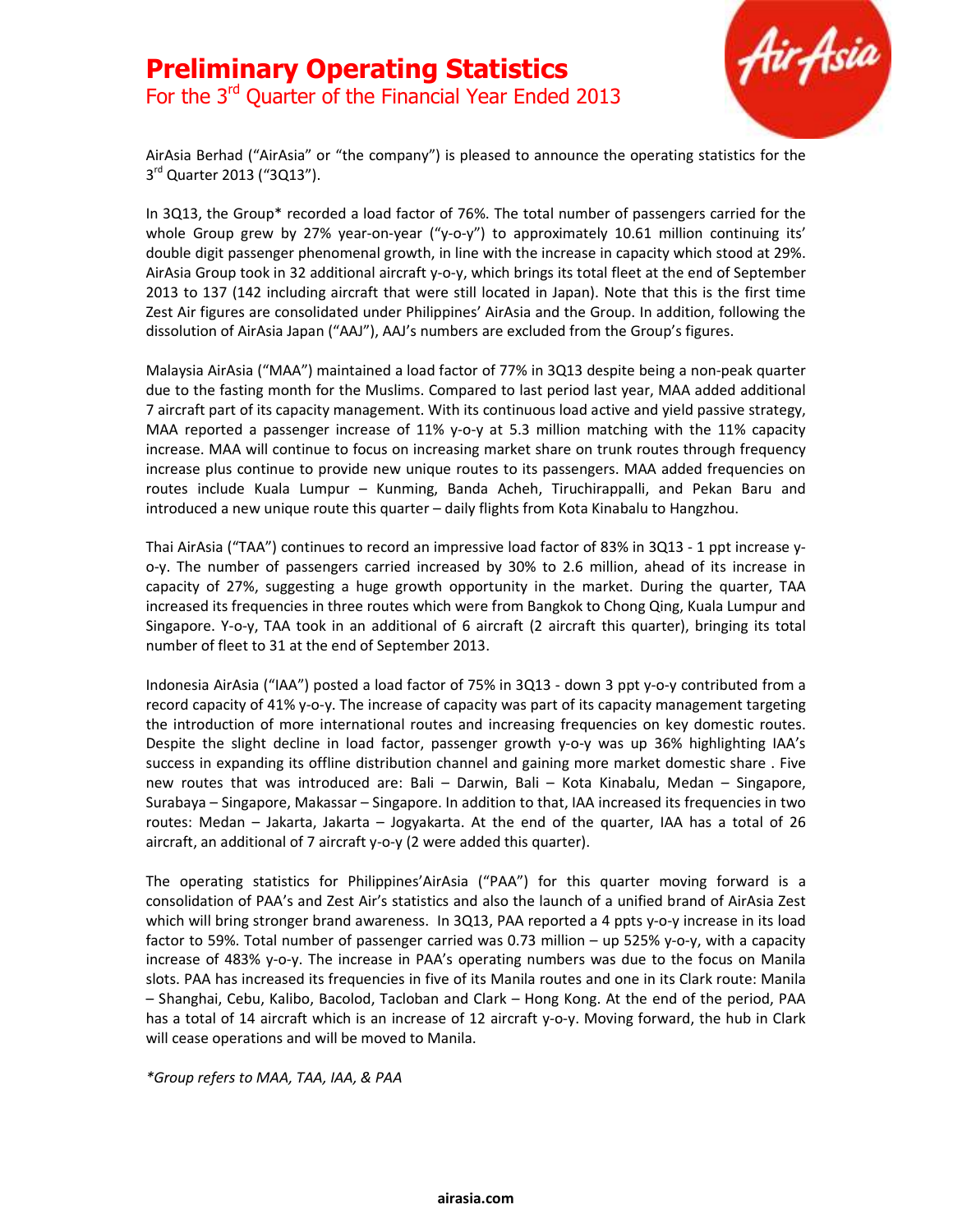# Preliminary Operating Statistics

For the 3<sup>rd</sup> Quarter of the Financial Year Ended 2013



### **Malaysia**

### 3<sup>rd</sup> Quarter 2013 Operating Statistics

| <b>Malaysia AirAsia</b>                 | <b>JUL - SEP 2013</b> |           |        |
|-----------------------------------------|-----------------------|-----------|--------|
|                                         | 2013                  | 2012      | Change |
| Passenger Carried <sup>1</sup>          | 5,262,752             | 4.748.604 | 11%    |
| Capacity <sup>2</sup>                   | 6,874,920             | 6,189,480 | 11%    |
| Load Factor $(\%)^3$                    | 77                    | 77        |        |
| ASK $(mil)^4$                           | 7,828                 | 7,077     | 11%    |
| RPK (mil) <sup>5</sup>                  | 6,118                 | 5,505     | 11%    |
| Number of stages <sup>6</sup>           | 38,194                | 34,386    | 11%    |
| Average stage length (km)               | 1,157                 | 1,145     | 1%     |
| Size of fleet at month end <sup>7</sup> | 66                    | 59        | 7      |

### **Thailand**

### 3<sup>rd</sup> Quarter 2013 Operating Statistics

| <b>Thai AirAsia</b>                     | <b>JUL - SEP 2013</b> |           |               |
|-----------------------------------------|-----------------------|-----------|---------------|
|                                         | 2013                  | 2012      | <b>Change</b> |
| Passenger Carried <sup>1</sup>          | 2,557,305             | 1,962,055 | 30%           |
| Capacity <sup>2</sup>                   | 3,063,240             | 2,402,820 | 27%           |
| Load Factor $(\%)^3$                    | 83                    | 82        | 1 ppts        |
| ASK $(mil)^4$                           | 3,282                 | 2,564     | 28%           |
| RPK $(mil)^5$                           | 2,769                 | 2,079     | 33%           |
| Number of stages <sup>6</sup>           | 17,018                | 13,349    | 27%           |
| Average stage length (km)               | 1,071                 | 1,067     | 0.4%          |
| Size of fleet at month end <sup>7</sup> | 31                    | 25        | 6             |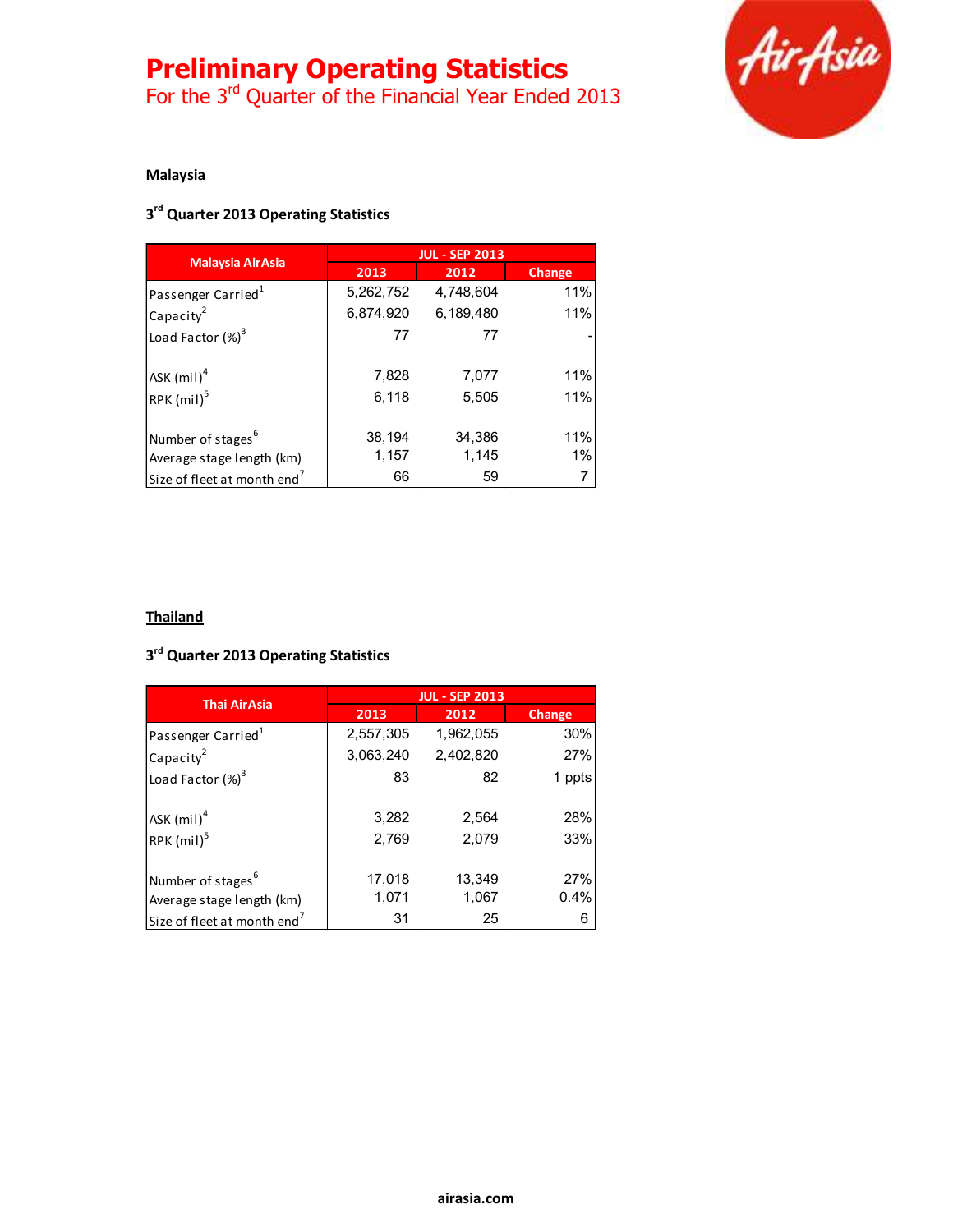# Preliminary Operating Statistics

For the 3<sup>rd</sup> Quarter of the Financial Year Ended 2013



#### **Indonesia**

### 3<sup>rd</sup> Quarter 2013 Operating Statistics

| <b>Indonesia AirAsia</b>                | <b>JUL - SEP 2013</b> |           |         |
|-----------------------------------------|-----------------------|-----------|---------|
|                                         | 2013                  | 2012      | Change  |
| Passenger Carried <sup>1</sup>          | 2,057,580             | 1,512,842 | 36%     |
| Capacity <sup>2</sup>                   | 2,741,040             | 1,949,580 | 41%     |
| Load Factor $(\%)^3$                    | 75                    | 78        | -3 ppts |
| ASK $(mil)^4$                           | 3,245                 | 2,349     | 38%     |
| RPK (mil) <sup>5</sup>                  | 2,458                 | 1,833     | 34%     |
| Number of stages <sup>6</sup>           | 15,228                | 10,831    | 41%     |
| Average stage length (km)               | 1,196                 | 1,206     | $-1\%$  |
| Size of fleet at month end <sup>7</sup> | 26                    | 19        |         |

### **Philippines**

### 3<sup>rd</sup> Quarter 2013 Operating Statistics

| <b>Philippines AirAsia</b>              | <b>JUL - SEP 2013</b> |         |        |
|-----------------------------------------|-----------------------|---------|--------|
|                                         | 2013                  | 2012    | Change |
| Passenger Carried <sup>1</sup>          | 730,005               | 116,743 | 525%   |
| Capacity <sup>2</sup>                   | 1,238,011             | 212,400 | 483%   |
| Load Factor $(\%)^3$                    | 59                    | 55      | 4 ppts |
|                                         |                       |         |        |
| ASK $(mil)^4$                           | 1,281                 | 219     | 485%   |
| RPK $(mil)^5$                           | 861                   | 133     | 545%   |
|                                         |                       |         |        |
| Number of stages <sup>6</sup>           | 7,001                 | 1,180   | 493%   |
| Average stage length (km)               | 1,324                 | 1,031   | 28%    |
| Size of fleet at month end <sup>7</sup> | 14                    |         | 12     |

\*Zest Air is included in PAA's numbers.